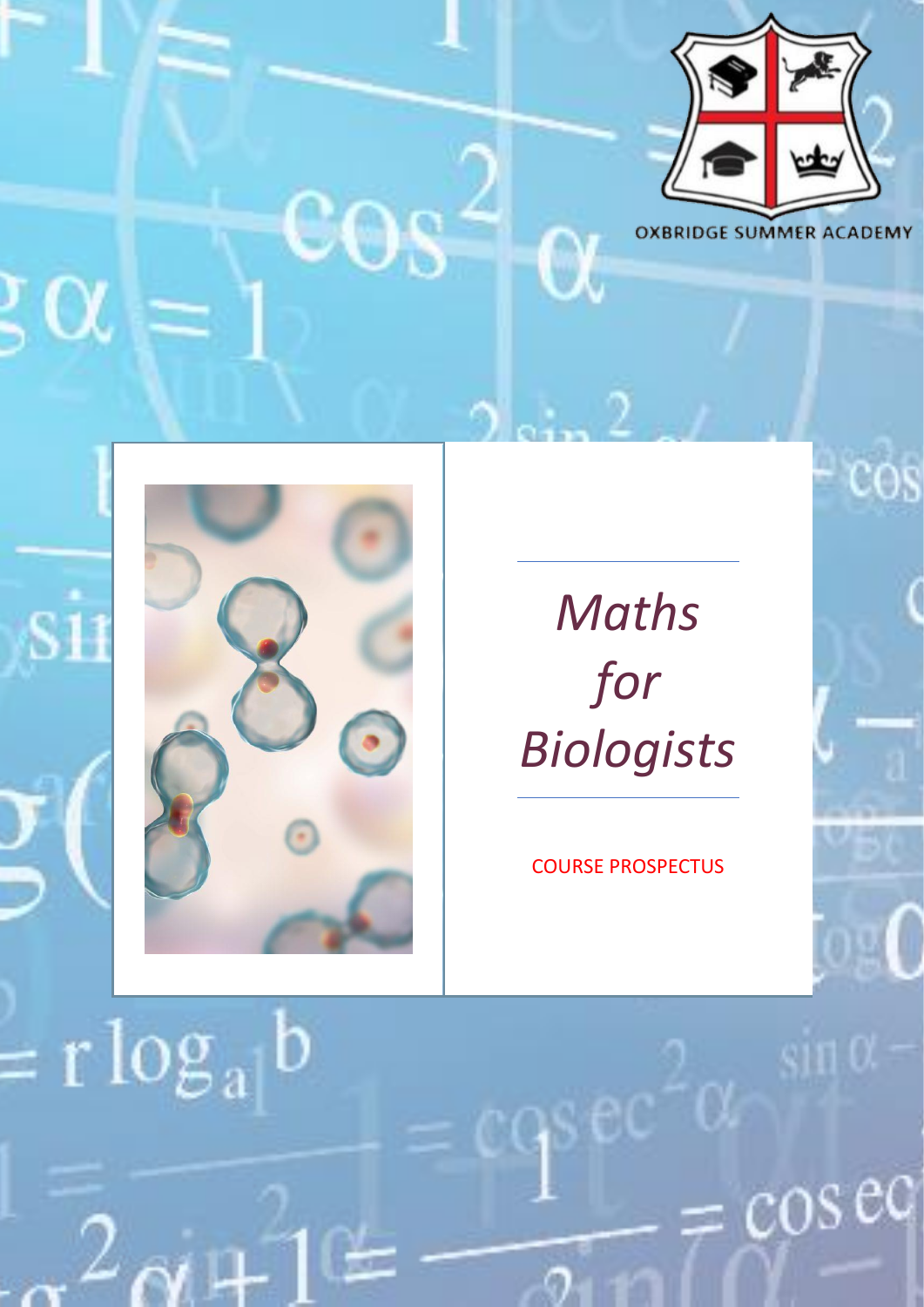

#### Mission Statement

Even students who have A\* grades in GCSE Maths struggle with *applying* their knowledge to the questions in Biology A-Level examinations. It is as if students are able to solve mathematical questions in a Maths paper, but are unable to recognise which techniques are relevant in a different context.

This course will take you through mathematical principles and techniques in Biology by introducing each as a solution to a particular Biological problem. We hope that this will enable you to see Maths as a natural expression of the various problems presented, so that you will easily be able to identify which part of your mathematical toolkit to use for any given question.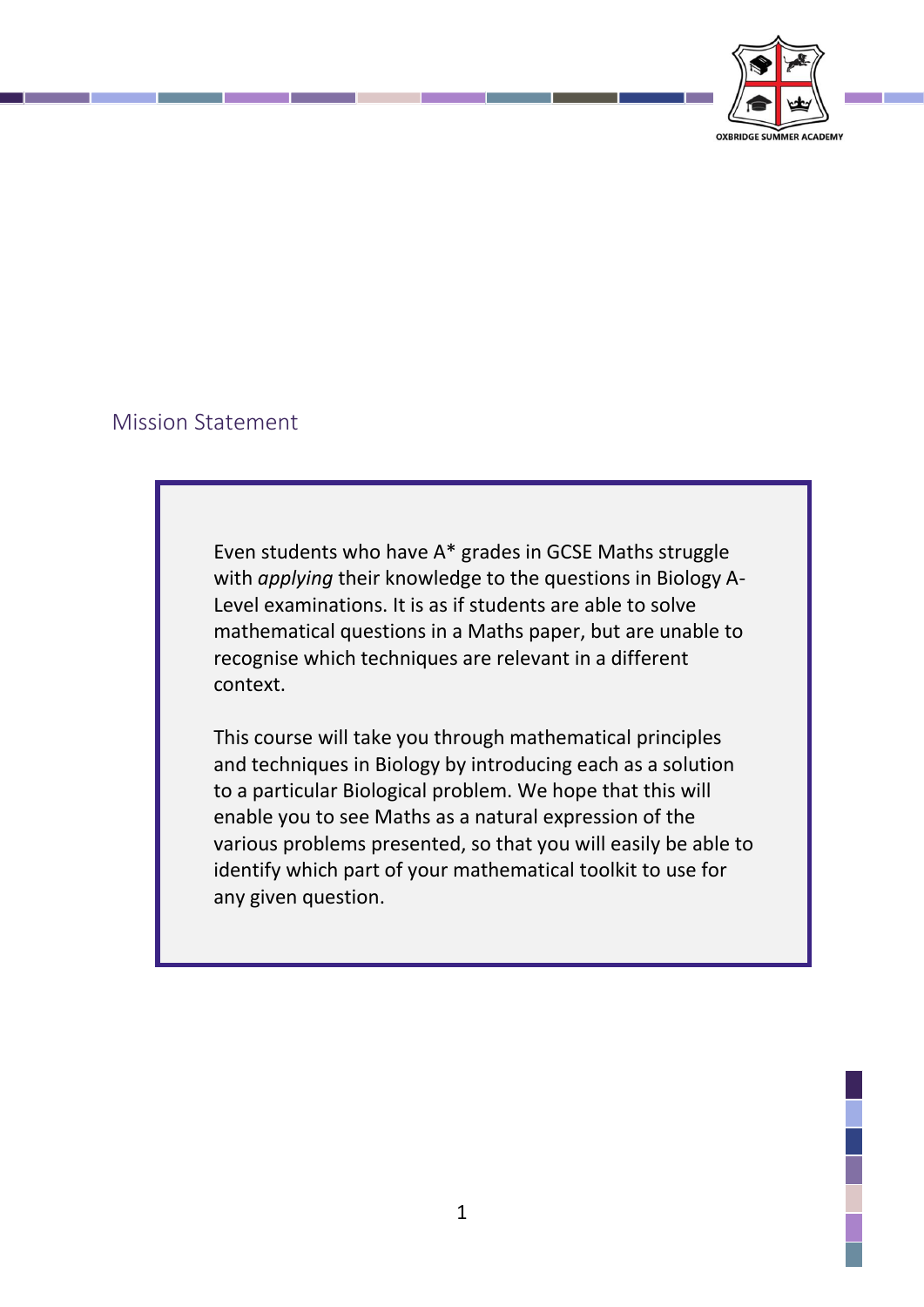

## Introduction

A level Biology is a big step up from GCSE and students are often in shock for the first few days due to the sheer volume of content of the course and learning about complicated new processes such as immunity and genetics. In 2017 the grade boundary for AS biology was 54% for getting an A and 62% for getting an A\*.

Most competitive schools do a great job in getting students to attain an A grade but the struggle is for getting that A\*.

The focus of national assessments in the UK has over the years shifted upwards away from the bottom two rungs of Bloom's hierarchy, requiring students to do more analysis and evaluation. Like all the sciences, Biology has gotten harder because this new focus requires an enhanced skills set – and it is in the mathematical questions in particular, in which students struggle the most. While most students can be taught to turn algorithms by rote, it can be challenging for them, without the proper guidance, to be able to authentically apply and analyse questions pertaining to mathematics.

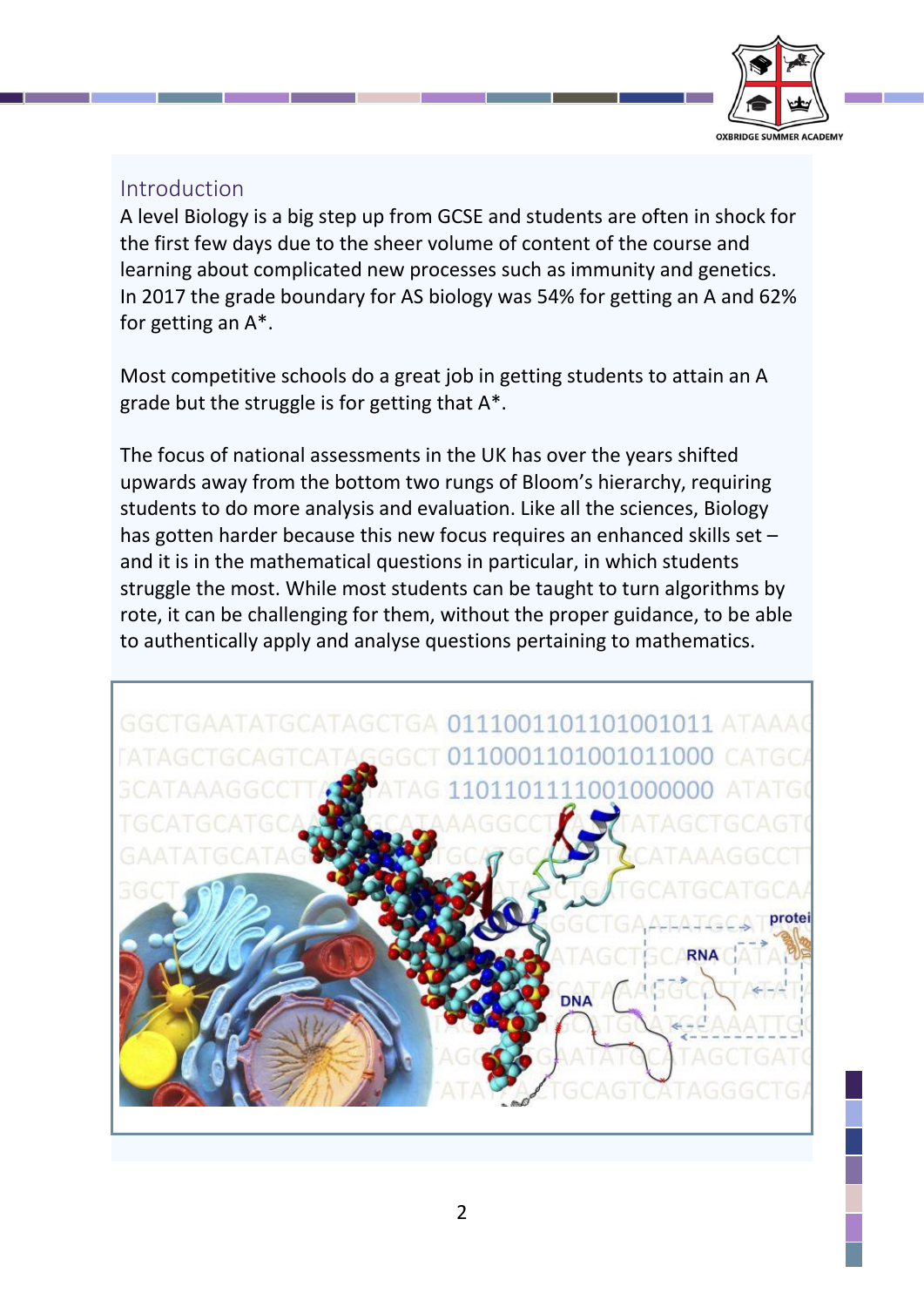

Did you know?

If you study Natural Sciences at Cambridge, you get a selection of options to choose from. However, as a Biological Sciences student, you **must** select one of three Maths modules.

This is because Cambridge University wants you to develop mathematical skills because mastery of these skills is **essential** for anyone seriously wishing to study Biology.

*'It is highly desirable that students have continued with mathematics during their sixth form (or equivalent) studies.'* Cambridge University website Mathematical Biology Part1A, Natural Sciences Tripos, Part IA





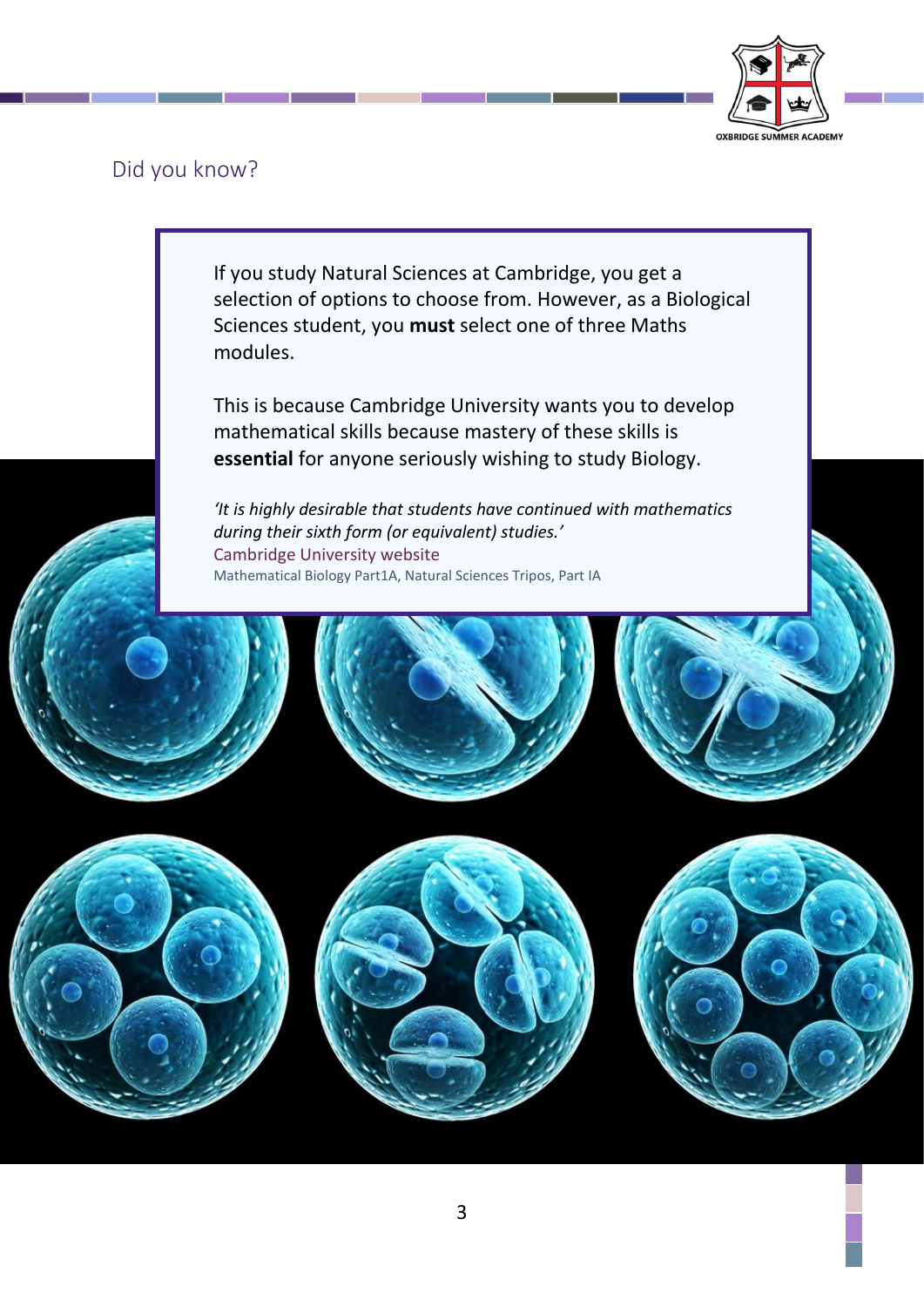

## What will you learn?

We draw on an extensive bank of thousands of questions, our detailed analysis of Head Examiners' reports, and our own data and experience collected from teaching A level Biology in schools, to identify those areas of the mathematical topics in the A level Biology syllabus which cause students the most difficulties.

We will cover topics in Statistics, Algebra, Arithmetic and Graphs. We have broken these areas down into a total of 24 fine-grained sub-topics, and we can offer either an intensive short course focussing on the main problem areas, or a longer course that will cover a much broader selection.



The diagram is of a mitochondrion at a magnification of  $\times$  30 000.



Calculate the actual length of this mitochondrion in micrometres (µm).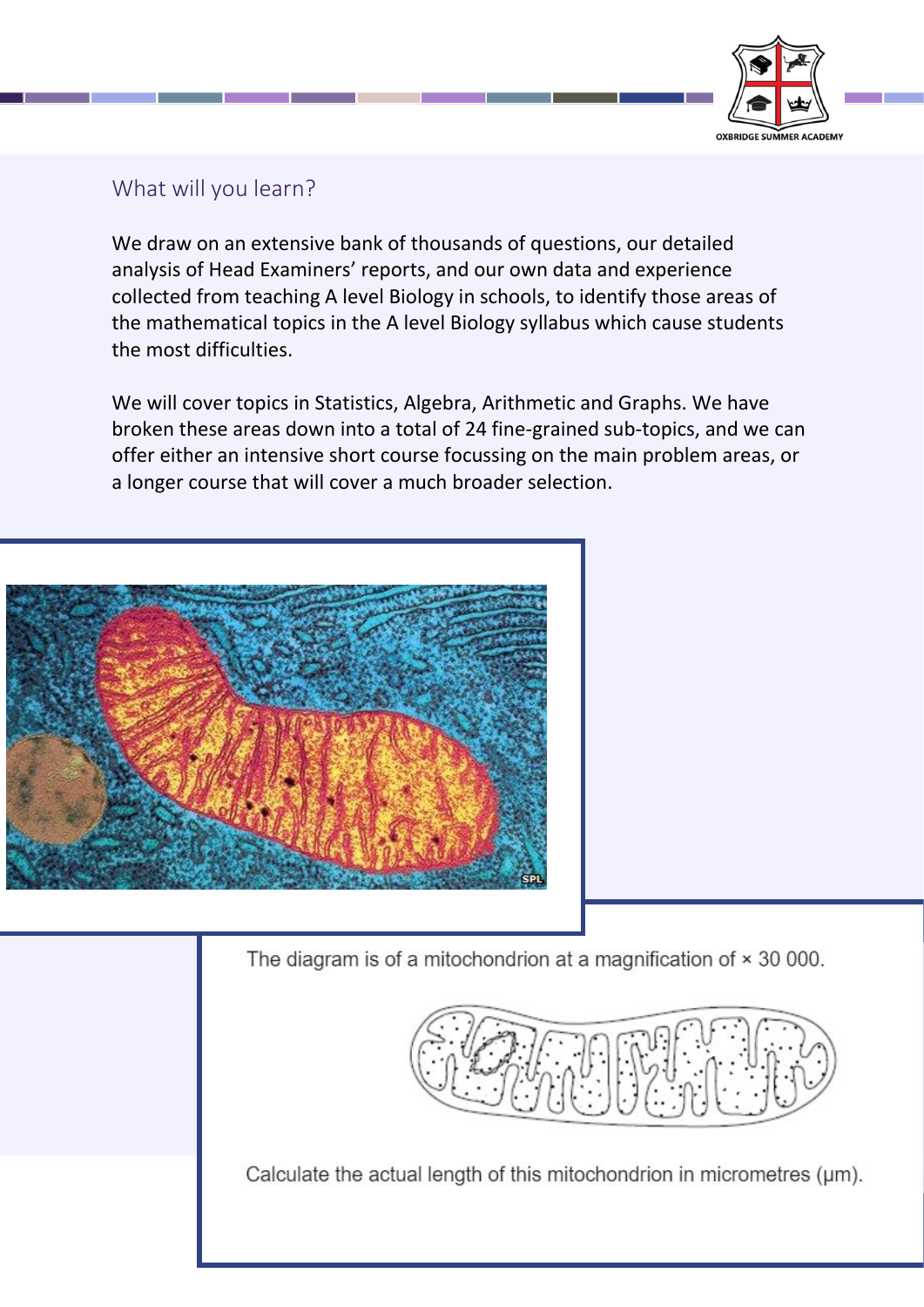

#### How will you be taught?



There will be two instructors in the room with you  $-$  one a Maths specialist and one a Biology specialist. This is to ensure that both aspects of the practice questions are covered: questions in Biology papers are never purely on Maths, but rather, present a Maths-based question in the context of a Biology one.

You will be taught through worked examples and problemsolving exercises.

We also want to ensure that you can see some measurable progress made over the course. We will give you a 30 min assessment at the start to check where you are at the beginning of the course. At the end of the course, we will give you another 30 minute assessment to check your scores to see if you have indeed improved. We will provide you with booklets on topics with opportunities for later practice once you finish the course.

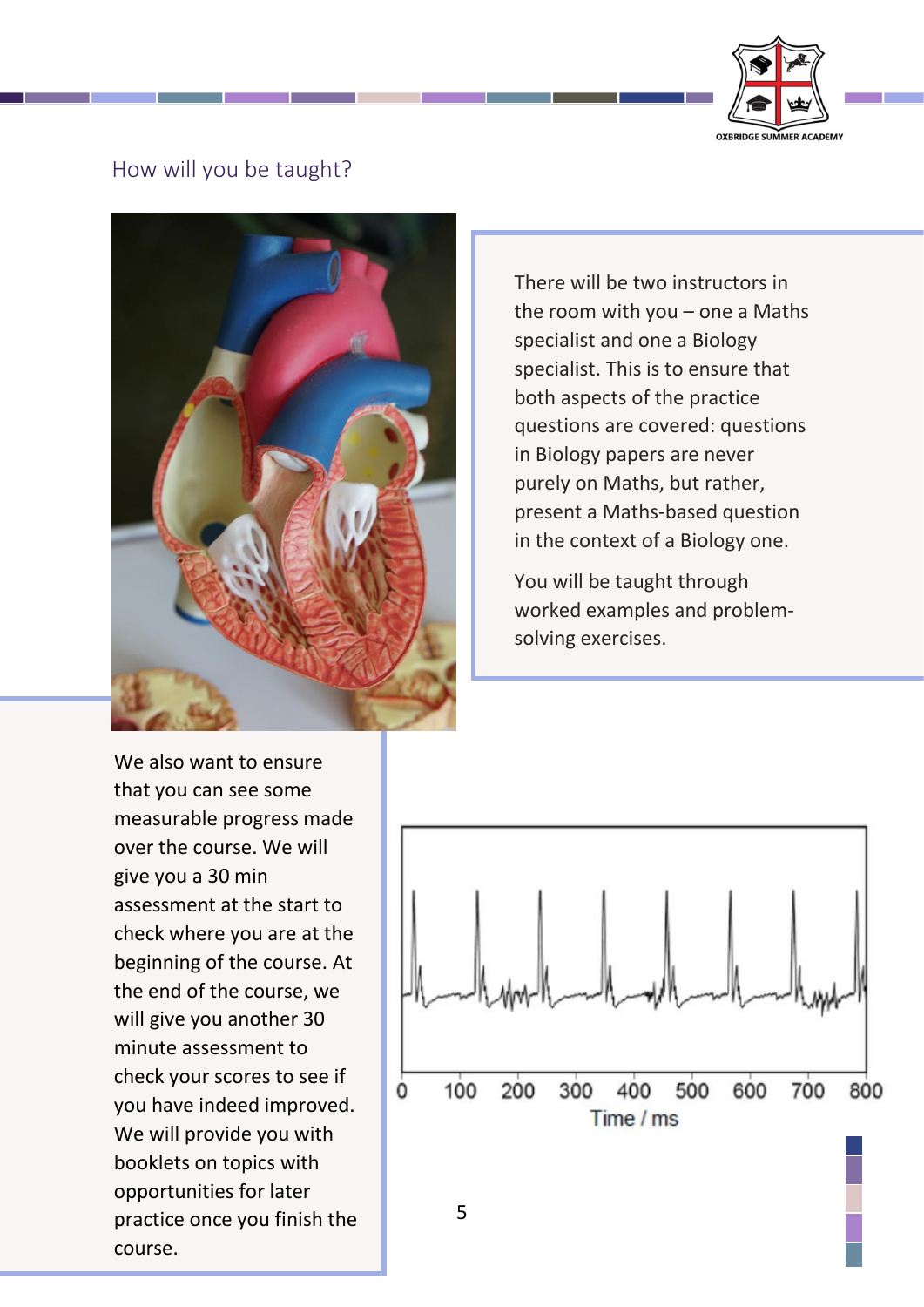

### Who will be teaching you? Course Director: Emma Zaman

Emma completed her undergraduate degree in Education and Biological Sciences from the University of Cambridge. She gained a post graduate teaching qualification from King's College London and an M.Sc. in Learning and Teaching from University of Oxford. As a practicing qualified teacher, she has successfully prepared students for their Oxbridge interviews. One of the schools in which she has worked was in the national news while she was there on account of the number of Oxbridge offers their students received. Emma was responsible for prepping a number of these students.

#### Course Designer: Masum Shaikh

Masum studied Mathematics parts I, IIB and III from Trinity College, Cambridge University. He left Cambridge with an M.Math. degree. He then trained as a TeachFirst teacher and gained his QTS (qualified teaching status). He went on to a banking career, but returned to university to obtain a second masters: an M.Sc. in Financial maths from Warwick. He currently works with an international company in Cambridge, but alongside this he has been a supervisor at Cambridge University for the Mathematical Biology Course. He has also tutored students in the evenings and served as a governor for a local secondary school.

6